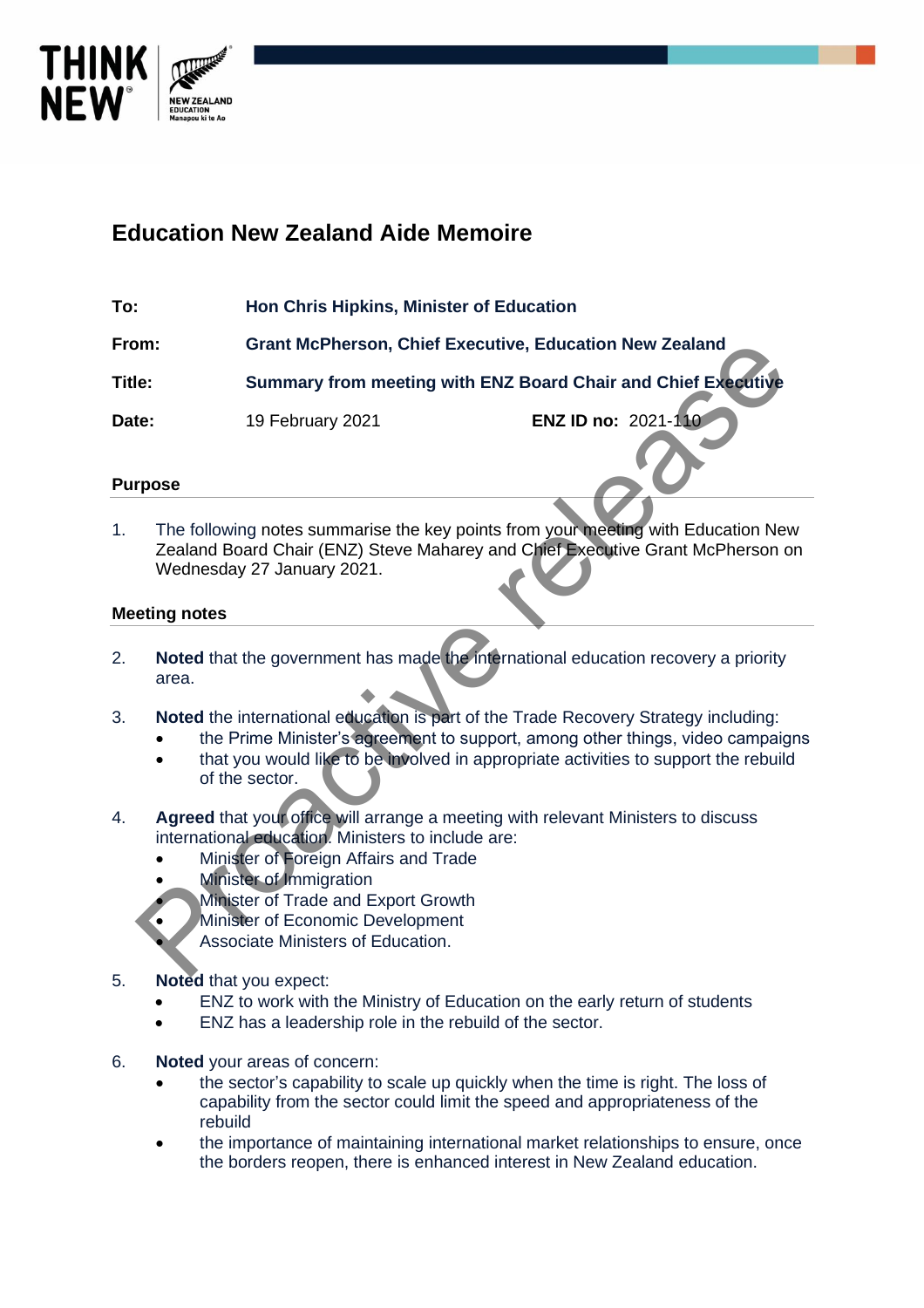

- 7. **Noted** the potential timeline and priorities, all of which are based on best estimates and subject to change:
	- Q1 2022 for student marketing and recruitment
	- •

Withheld under s 6(a) of the Official Information Act 1982

- 8. **Informed** you of EXPO 2021:
	- strengthen education engagement
	- Withheld under s 6(a) of the Official Information Act 1982
- 9. **Informed** you that ENZ would work with the Ministry of Education to seek a fiscally neutral expenditure transfer from 2020/21 to 2021/22 due to better timing of the initiatives, given the changing environment. Informed you of EXPO 2021:<br>
• Imagement<br>
• Imagement and actual of the Ministry of Education to seek a fiscally<br>
• Informed you that ENZ would work with the Ministry of Education to seek a fiscally<br>
neutral expenditure tra
	- You acknowledged the need for ENZ to be able to manage its funds in a timely and appropriate manner.
- 10. **Informed** you of ENZ's approach to developing the digital platform and other on-line initiatives and assured you that any initiatives would consider the wider environment and the work of other agencies.
- 11. **Noted** that ENZ will continue to provide relevant and timely information to you and your office:
	- including international education updates and discussions into the Education Agencies meetings where appropriate
	- recognising that, as many areas may not be relevant for education agencies such as immigration and diplomacy matters, separate updates may be provided by the Board Chair and Chief Executive where appropriate
	- providing additional support for the Private Secretary to ensure you are well informed about the international education sector. [We will do this in conjunction with, and to complement the support from the Ministry of Education.